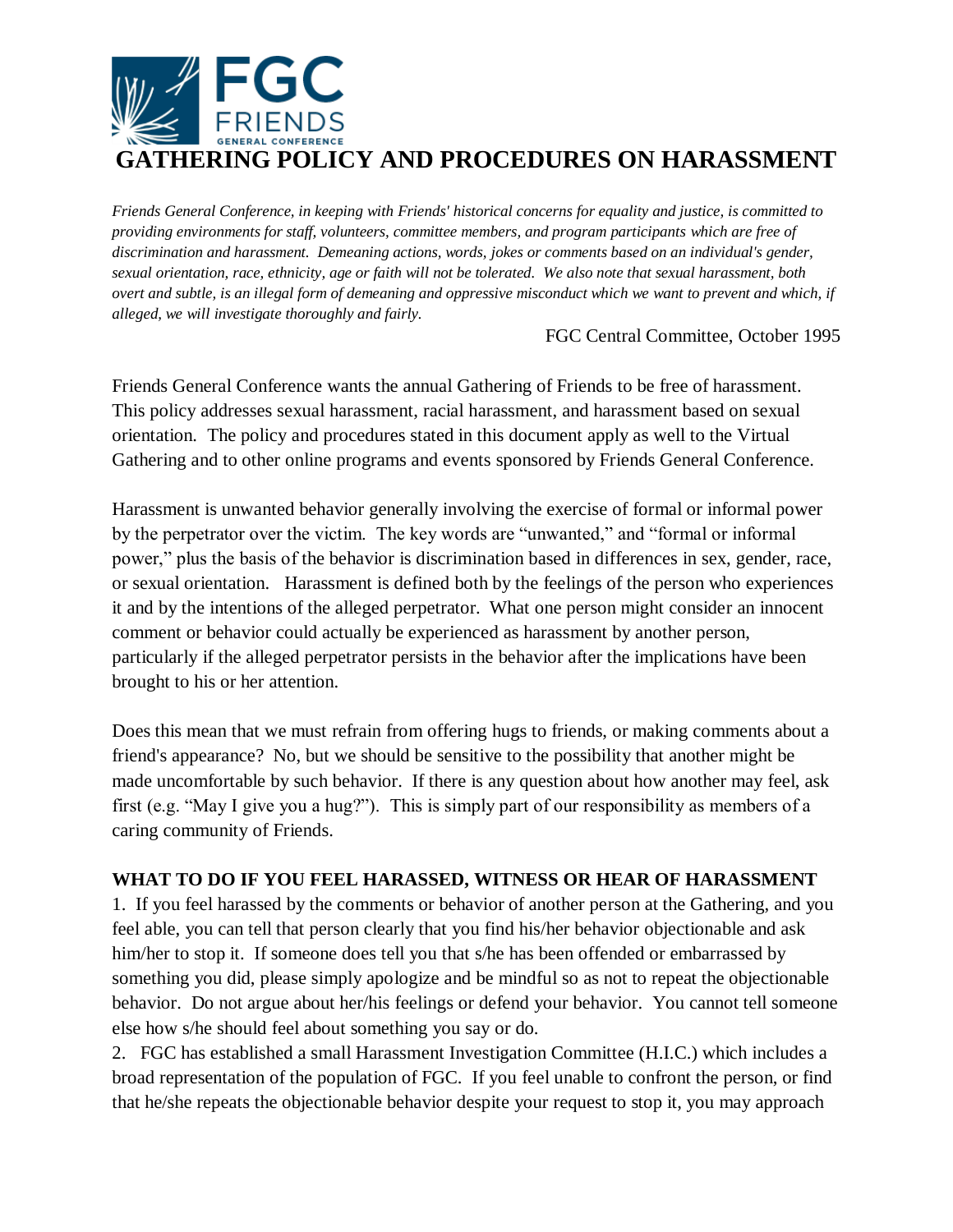

this committee with your concern. You report an incident of harassment to H.I.C at [FGCGatheringHIC@gmail.com](mailto:FGCGatheringHIC@gmail.com) or 484-424-4492 or by speaking directly with a member of this committee (see list below).\*\* Be sure to include your phone number and/or email. You may choose to pursue either an informal or a formal procedure for dealing with the situation. 3. If you witness or are told about a situation involving possible sexual harassment: Try to check it out with the person who appears to be experiencing the harassment; if s/he feels uncomfortable about the behavior, encourage her/him to confront it or report it. If it is impossible to talk with the person, or if the person is not prepared to make a report her/himself, yet you are convinced that sexual harassment occurred, then a report may be made directly to H.I.C.

## WHAT FGC'S HARASSMENT INVESTIGATION COMMITTEE WILL DO IN RESPONSE TO A REPORTED INCIDENT OF HARASSMENT

- 1. Informal procedure: You may simply want an opportunity for a confidential discussion of the incident with a member of the Harassment Investigation Committee and help with how to handle it. If this discussion is sufficiently helpful, and you are able to stop or avoid further objectionable behavior, no further steps will be taken unless the committee member determines that the nature of the complaint is serious enough to warrant further action, such as a formal procedure.
- 2. Formal procedure: If you wish a formal investigation and more assistance in dealing with the perceived harassment you will be asked to submit a written, signed complaint. This complaint may be brief, but it should include name(s), a description of the objectionable behavior, the context, and your feelings. When such a complaint is received, two members of the Harassment Investigation Committee will meet with you in confidence, discuss the alleged harassment with you, and then proceed with a thorough investigation of the complaint. Such investigation will always include, but not necessarily be limited to, a meeting of the investigators with the alleged perpetrator. The H.I.C. will initiate the formal procedure in any case which it deems sufficiently serious. In this event, both the complainant and the alleged harasser will be notified of such a decision.
- 3. The investigation members of the committee will reach a decision as to the merits and gravity of the complaint and how to handle the situation. If the H.I.C. team determines that the harassment did indeed occur, possible consequences include:
	- a. Asking the harasser to acknowledge and stop the offending behavior;
	- b. Requiring the harasser to stay away from the person who experienced the harassment for the duration of the Gathering,
	- c. Requiring the harasser to leave the Gathering, and/or
	- d. Refusing to accept the harasser at future Gatherings.

The investigating team will communicate its decision and the action taken to the individual who submitted the formal complaint and to the full H.I.C. Any decision to